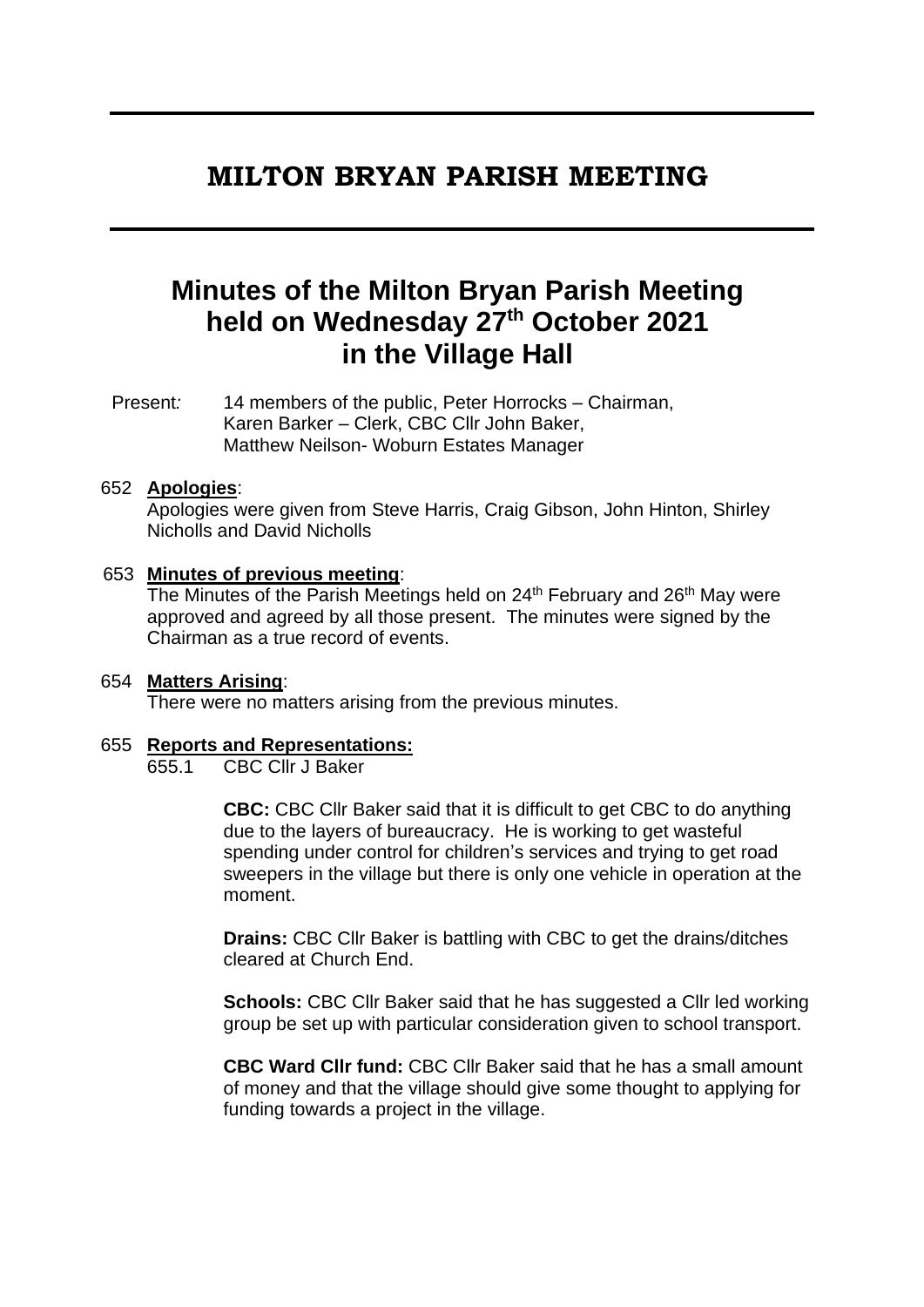#### 655.2 Woburn Estate – Matthew Neilson

Matthew Neilson was welcomed to the meeting as the new Estate Manager for Woburn Estates. He said that Paul Williams retired at the beginning of the pandemic. He is new to the area and took on the job very recently to connect various parts of the business including property and the Abbey.

### 656 **Open Forum:**

A resident asked whether there was any update on the proposed changes to the flight path. Peter Horrocks said that he submitted some comments after the consultation and is not aware of any update.

A resident said that there should be more signs indicating the location of the defibrillator in the village.

#### 657 **Village Matters:**

657.1 Village Hall

John Harris spoke about the importance of the Village Hall. He said it is an important asset for the village and has been hardly used in the last 18 months due to the pandemic. The hall received a grant from the Government of £10,000 in the first year of covid which has kept the hall functioning. The AGM will be held in November and the committee would like more volunteers.

#### 657.2 Speed limits

Robin Friend said that he has not yet organized a petition regarding speed reductions in the village.

657.3 Verges/Pond – South End

Robin Friend said that vehicles are still parking on the pond verge in South End and churning up the grass and there is also a problem with blanket weed in the pond. Matthew Neilson said that he would take a look at the area.

#### 657.4 Stile – accessibility The Woburn Estate has agreed to replace the stile on the footpath by the entrance to Battlesden Avenue.

## 657.5 Military Intelligence Museum

An update was provided by John Hinton and this was read out. The Museum in Chicksands opened again in September. So far, the Trustees are seeing some interest, but business is very slow. They are not progressing any plans for Milton Bryan at present and continue to look for alternative options for what they might do with the Museum in the light of the new situation.